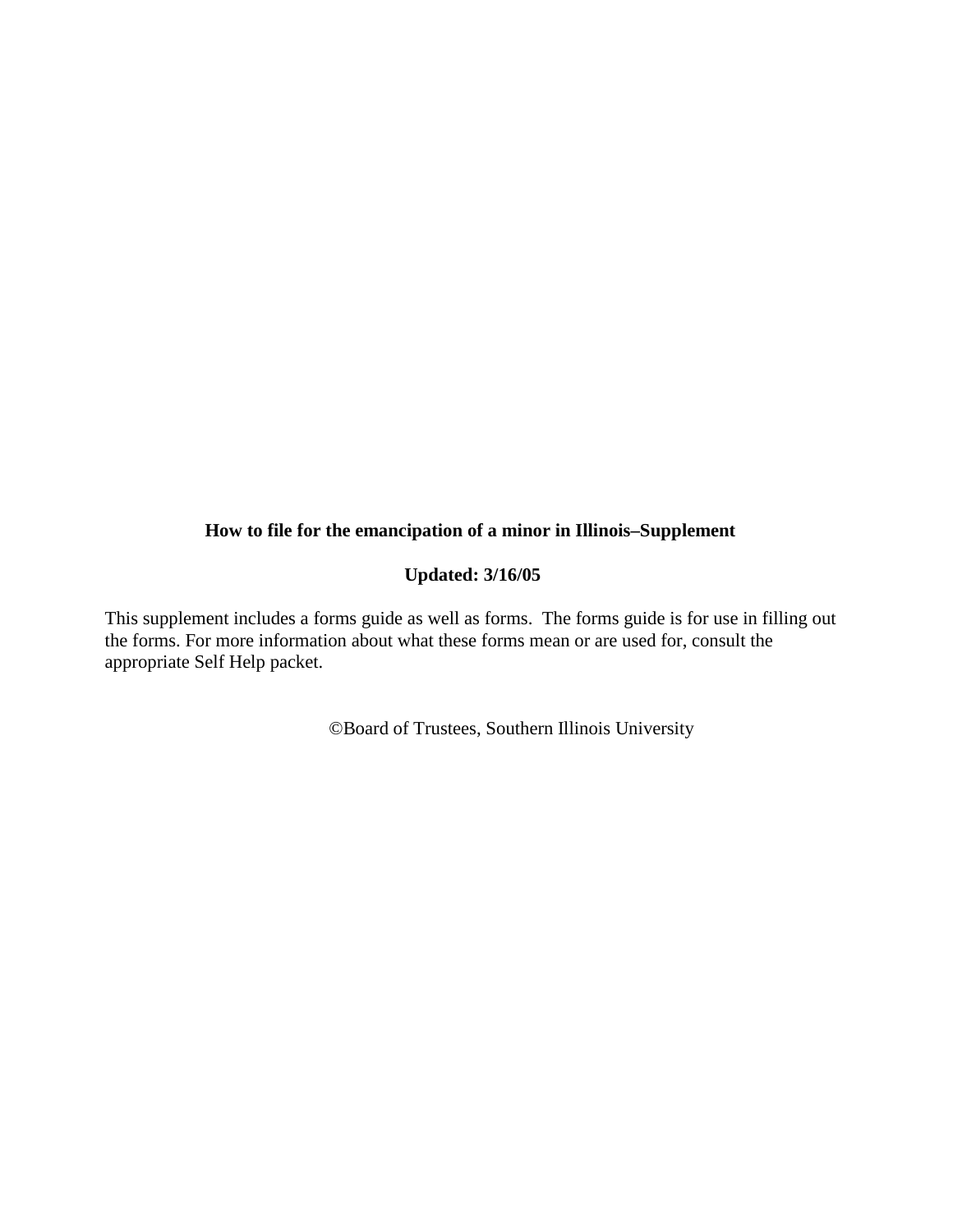# **Forms that are included in this supplement:**

Application to Sue As A Poor Person Petition for the Emancipation of a Minor Entry of Appearance, Waiver, and Consent Notice of Hearing Order for Emancipation of a Minor Certificate of Mailing of Notice of Hearing Certificate of Mailing of Order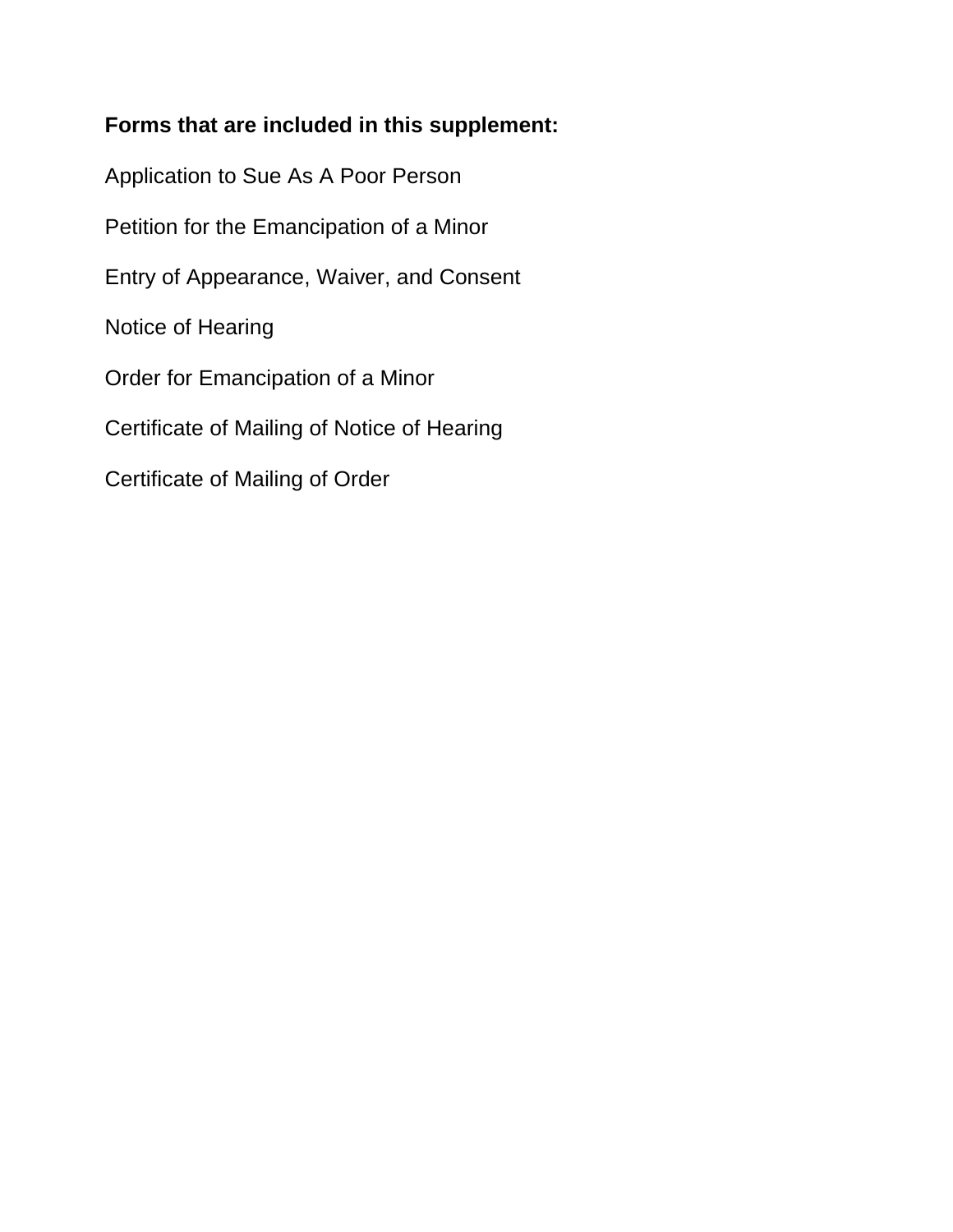# **FORMS GUIDE**

#### **ALL FORMS:**

At the top of each form is the "caption". It is completed as follows:

## STATE OF ILLINOIS

#### IN THE CIRCUIT COURT OF THE **(number of circuit)** JUDICIAL CIRCUIT

# **(name of county)** COUNTY

| (your name)          |                                        |
|----------------------|----------------------------------------|
| Plaintiff,           |                                        |
| and                  | No. (year) -__- (get from Clerk at the |
| (your spouse's name) | time you file)                         |
| Defendant.           |                                        |

Determine the number of the "Circuit" according to the chart on the next page. If your county does not appear in the chart, call the Circuit Clerk in the county in which you will be filing your case and ask for the number of the Circuit.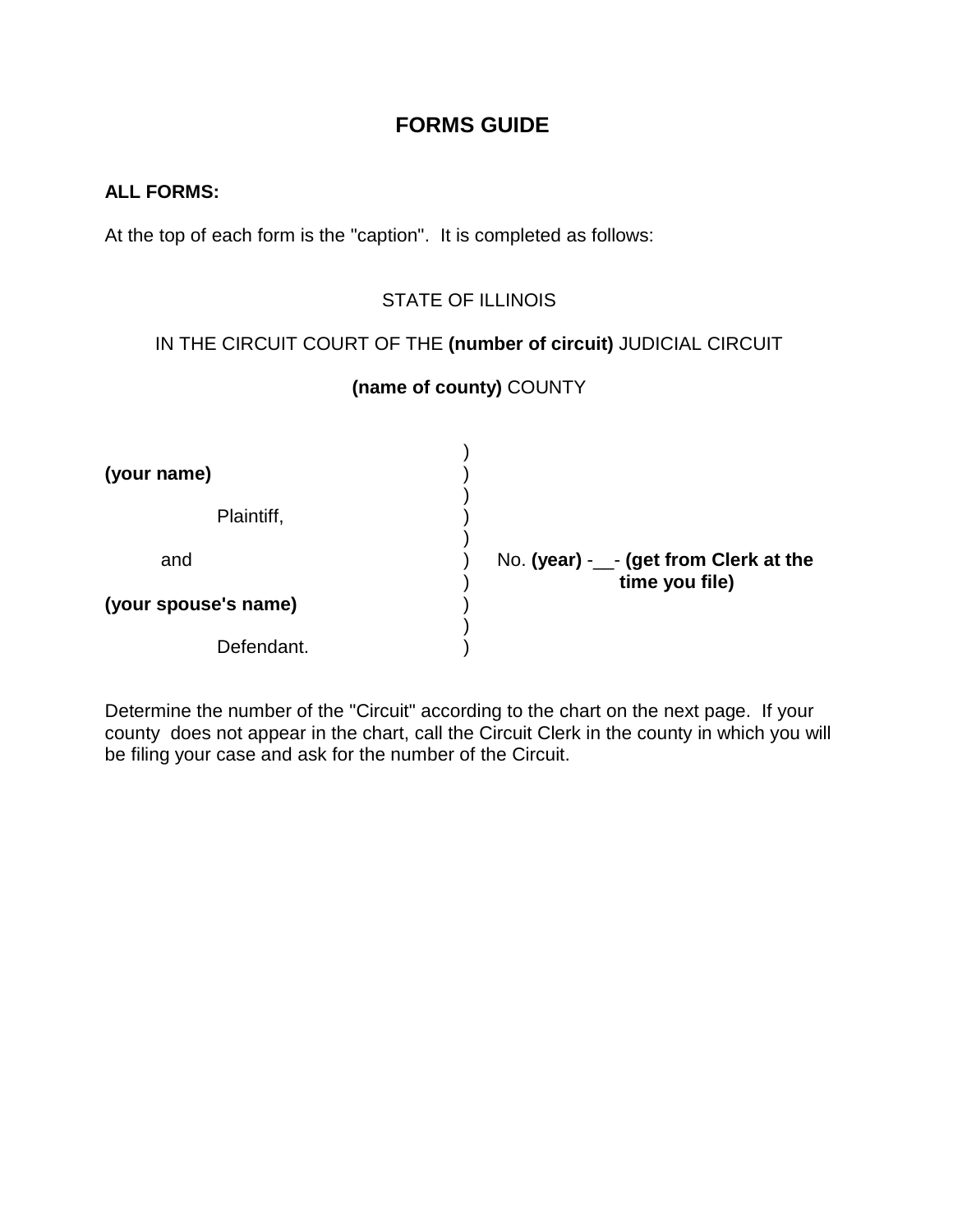# **Circuit Courts in Illinois**

Cook County is its own judicial circuit. The rest of the counties in Illinois fall into one of 21 circuits.

| First Circuit -                                                                                                          | The counties of Alexander, Pulaski, Massac, Pope, Johnson, Union, Jackson,<br>Williamson and Saline.                                |
|--------------------------------------------------------------------------------------------------------------------------|-------------------------------------------------------------------------------------------------------------------------------------|
| Second Circuit -                                                                                                         | The counties of Hardin, Gallatin, White, Hamilton, Franklin, Wabash, Edwards,<br>Wayne, Jefferson, Richland, Lawrence and Crawford. |
| Third Circuit -                                                                                                          | The counties of Madison and Bond.                                                                                                   |
| Fourth Circuit - The counties of Clinton, Marion, Clay, Fayette, Effingham, Jasper, Montgomery, Shelby<br>and Christian. |                                                                                                                                     |
| Fifth Circuit -                                                                                                          | The counties of Vermilion, Edgar, Clark, Cumberland and Coles.                                                                      |
| Sixth Circuit -                                                                                                          | The counties of Champaign, Douglas, Moultrie, Macon, DeWitt and Piatt.                                                              |
| Seventh Circuit -                                                                                                        | The counties of Sangamon, Macoupin, Morgan, Scott, Greene and Jersey.                                                               |
|                                                                                                                          | Eighth Circuit - The counties of Adams, Schuyler, Mason, Cass, Brown, Pike, Calhoun and Menard.                                     |
| Ninth Circuit -                                                                                                          | The counties of Knox, Warren, Henderson, Hancock, McDonough andFulton.                                                              |
| Tenth Circuit -                                                                                                          | The counties of Peoria, Marshall, Putnam, Stark and Tazewell.                                                                       |
| <b>Eleventh Circuit -</b>                                                                                                | The counties of McLean, Livingston, Logan, Ford and Woodford.                                                                       |
| Twelfth Circuit -                                                                                                        | The county of Will.                                                                                                                 |
| <b>Thirteenth Circuit</b>                                                                                                | The counties of Bureau, LaSalle and Grundy.                                                                                         |
| <b>Fourteenth Circuit -</b>                                                                                              | The counties of Rock Island, Mercer, Whiteside and Henry.                                                                           |
| Fifteenth Circuit -                                                                                                      | The counties of JoDaviess, Stephenson, Carroll, Ogle and Lee.                                                                       |
| Sixteenth Circuit -                                                                                                      | The counties of Kane, DeKalb and Kendall.                                                                                           |
| Seventeenth Circuit -                                                                                                    | The counties of Winnebago and Boone.                                                                                                |
| Eighteenth Circuit -                                                                                                     | The county of DuPage.                                                                                                               |
| Nineteenth Circuit -                                                                                                     | The counties of Lake and McHenry.                                                                                                   |
| Twentieth Circuit -                                                                                                      | The counties of Randolph, Monroe, St. Clair, Washington and Perry.                                                                  |
| Twenty-first Circuit -                                                                                                   | The counties of Iroquois and Kankakee.                                                                                              |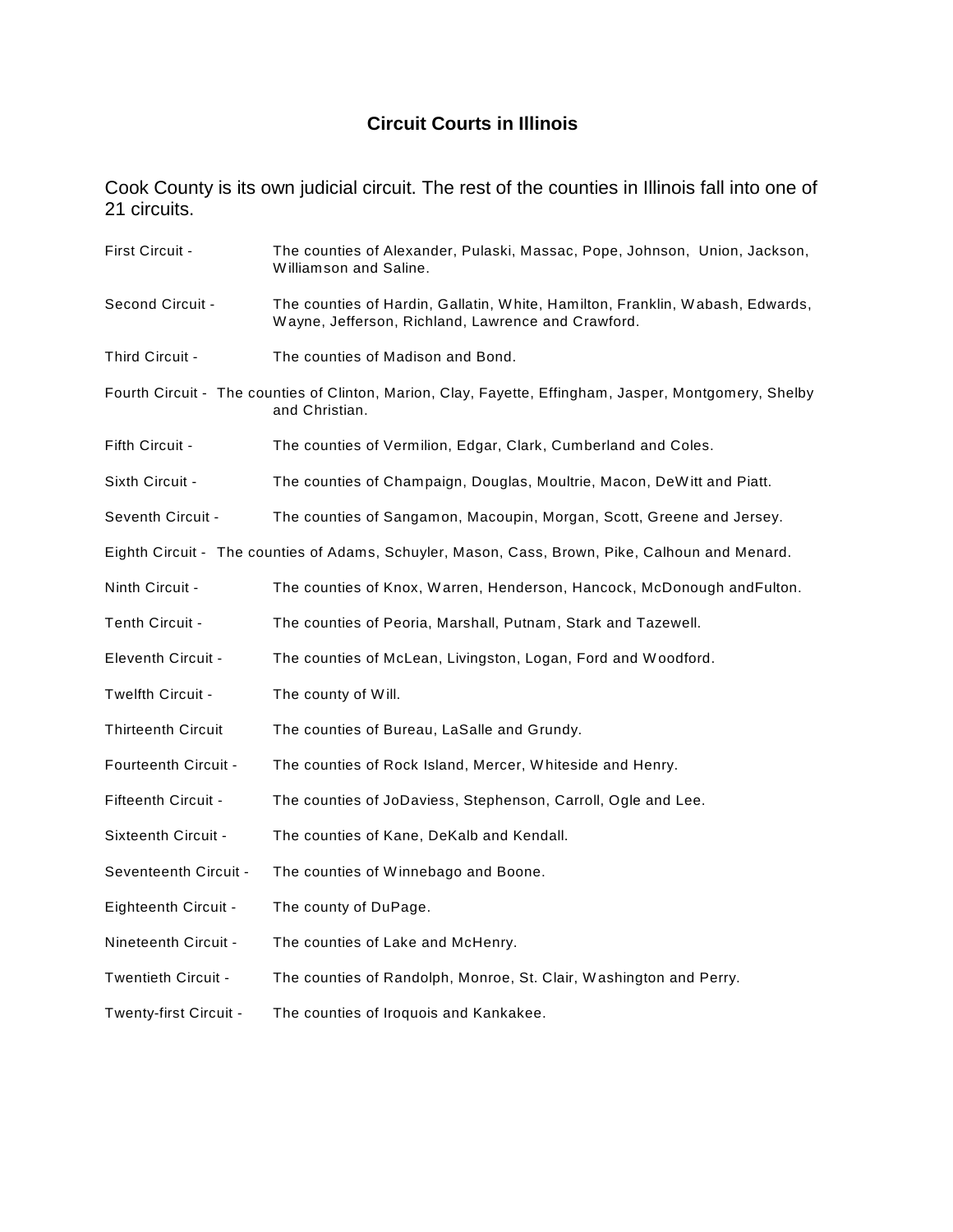# **FORM: Application to Sue as a Poor Person**

| Introduction: | Your name                                                                                                      |
|---------------|----------------------------------------------------------------------------------------------------------------|
| Paragraph 1:  | Your address, include street and city.                                                                         |
| Paragraph 2:  | The amount and source of your income, for example, \$339.00 per<br>month in AFDC, supplemented by Food Stamps. |
| Paragraph 3:. | List other sources of income not listed in 2.                                                                  |
| Paragraph 4:  | The amount of income you had in the last year.                                                                 |
| Paragraph 5:  | Expected income for the current year.                                                                          |
| Paragraph 6:  | List the names and birthdates of your children and/or others you<br>support financially.                       |
| Paragraph 7:  | First blank: total value of your possessions;                                                                  |
|               | Second blank: year and make of your car; if you do not have a car,<br>simply put "none";                       |
|               |                                                                                                                |

Third blank: value of your car;

Sign your name on both blank lines above where it says "Plaintiff" and print your name below each signature.

#### **FORM: Petition for the Emancipation of a Minor**

| Paragraph 1: | Your name and age                                                                                                                                                                                                                                                   |
|--------------|---------------------------------------------------------------------------------------------------------------------------------------------------------------------------------------------------------------------------------------------------------------------|
| Paragraph 2: | Check whether you are a resident of Illinois, own real estate in<br>Illinois, or have an interest or are a party in a case pending in<br>Illinois. If the first option applies, check that one only. Check only<br>one.                                             |
| Paragraph 3: | Check either partial or complete. If it is partial, your parents will still<br>have some duties or rights concerning you. If it is complete, you<br>are considered fully emancipated from your parents.                                                             |
|              | Explain why you want to become emancipated from your<br>parents/guardians. For example, housing barriers due solely to<br>your age or legal status, educational barriers due solely to your<br>age or legal status, or inability to enter into contracts because of |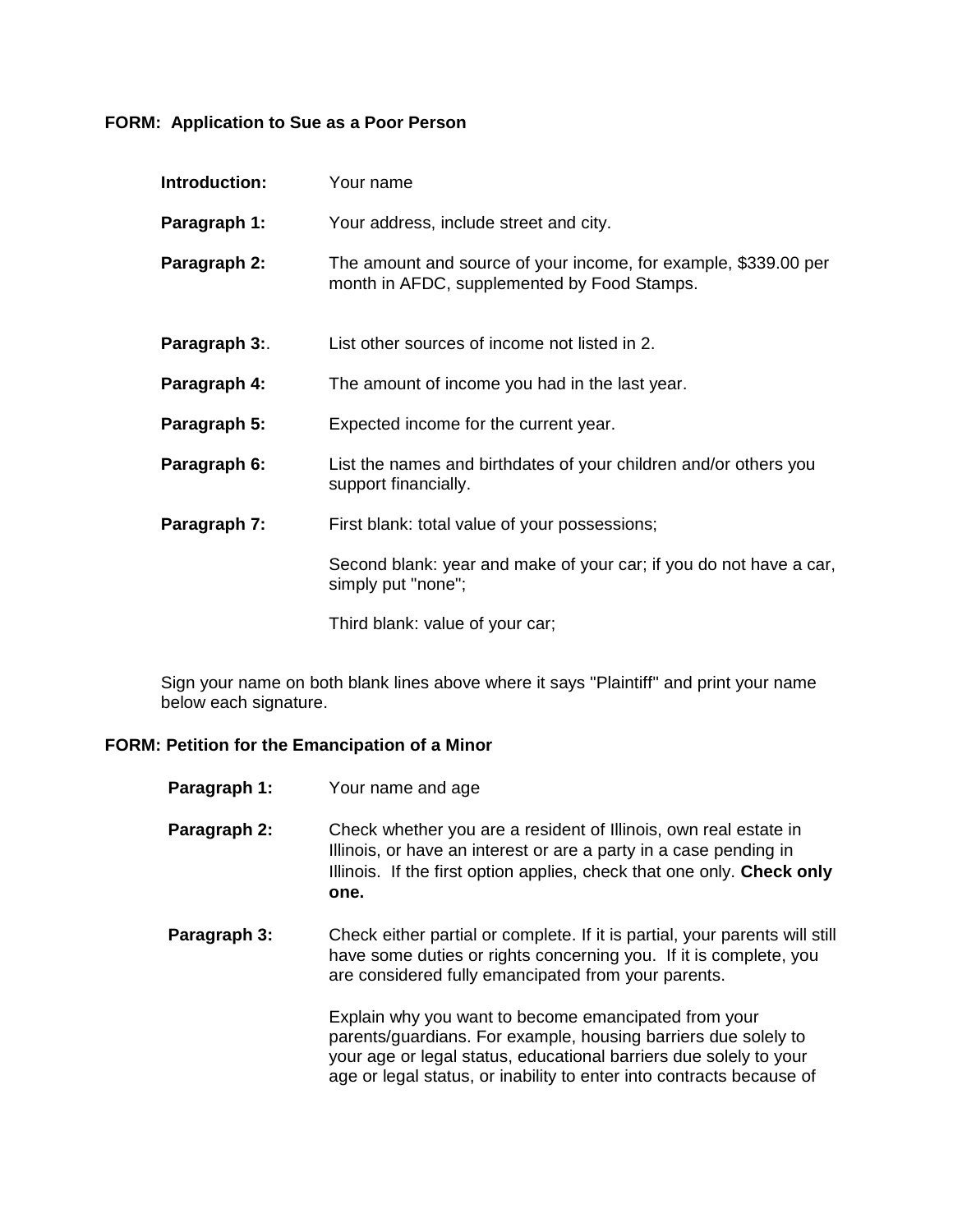your age. If there is not enough room, place the remainder on an additional sheet and refer to it at the end of Paragraph 3. (For example: "continued on a separate sheet.")

- **Paragraph 4:** List the name and address of your parents (if living), guardians**,** or custodians.
- **Paragraph 6:** Check either wholly or partially. It should be the same option you circled in Paragraph 3.

The amount of time you have lived apart from your parents, guardians, or custodians. Circle either years, months, or days.

**Paragraph 7:** Check either partially or completely (should be same choice as in Paragraph 3 and 6.)

Sign your name on both blank lines above where it says "Plaintiff" and print your name below each signature.

#### **FORM: Notice of Hearing (use only if you want to notify your parents, guardians, or custodians of the hearing)**

| First blank: | Parents, guardians, or custodians' name and address (include<br>street, city, and state) |
|--------------|------------------------------------------------------------------------------------------|
|              |                                                                                          |

- **Second blank:** Your name.
- **Third blank:** Date of hearing.
- **Fourth blank:** Time of hearing. (be sure to put a.m. or p.m.)
- **Fifth blank:** County in which your case is filed.

**Sixth blank:** City in which the courthouse is located.

Sign your name on the blank line next to where it says "Plaintiff" and print your name below the signature.

#### **FORM: Entry Of Appearance, Waiver, And Consent (use only if your parents, guardians, or custodians are willing to sign this form and waive service)**

**First blank:** Your parents, guardians, or custodians' name.

LEAVE THE REST OF THE FORM BLANK FOR YOUR PARENTS, GUARDIANS, OR CUSTODIANS AND THE NOTARY PUBLIC TO COMPLETE.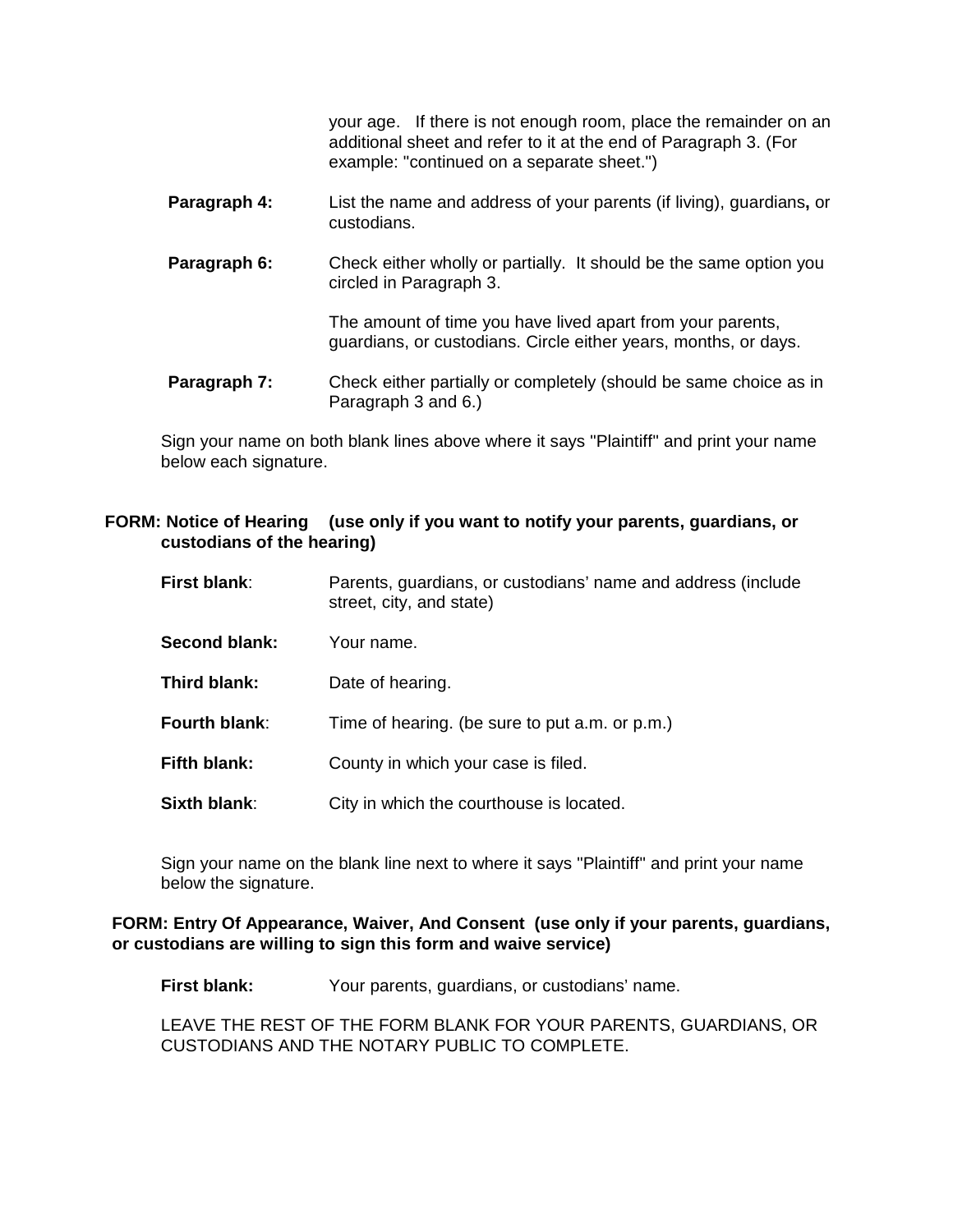#### **FORM: Order for the Emancipation of a Minor**

This is the document the judge fills out and signs after he has made his decision in your case. Bring it to court with you. Afer the judge has filled it out, you will need to send a copy to the defendant.

#### **FORM: Certificate of Mailing Of Order Of Emancipation**

| First blank:  | Your name.                                                                                           |
|---------------|------------------------------------------------------------------------------------------------------|
| Second blank: | Name of city from which you mailed a copy of the Order to your<br>parents, guardians, or custodians. |
| Third blank:  | Date you mailed a copy of the Order to your parents, guardians, or<br>custodians.                    |

Sign your name on both blank lines above or next to where it says "Plaintiff" and print your name below each signature.

# FORM: Certificate of Mailing Of Notice Of Hearing (use only if you want to notify your

**parents, guardians, or custodians of the hearing)**

| First blank:  | Your name.                                                                                                       |
|---------------|------------------------------------------------------------------------------------------------------------------|
| Second blank: | Name of city from which you mailed a copy of the Notice Of<br>Hearing to your parents, guardians, or custodians. |
| Third blank:  | Date you mailed a copy of the Notice of Hearing to your parents,<br>guardians, or custodians.                    |

Sign your name on both blank lines above or next to where it says "Plaintiff" and print your name below each signature.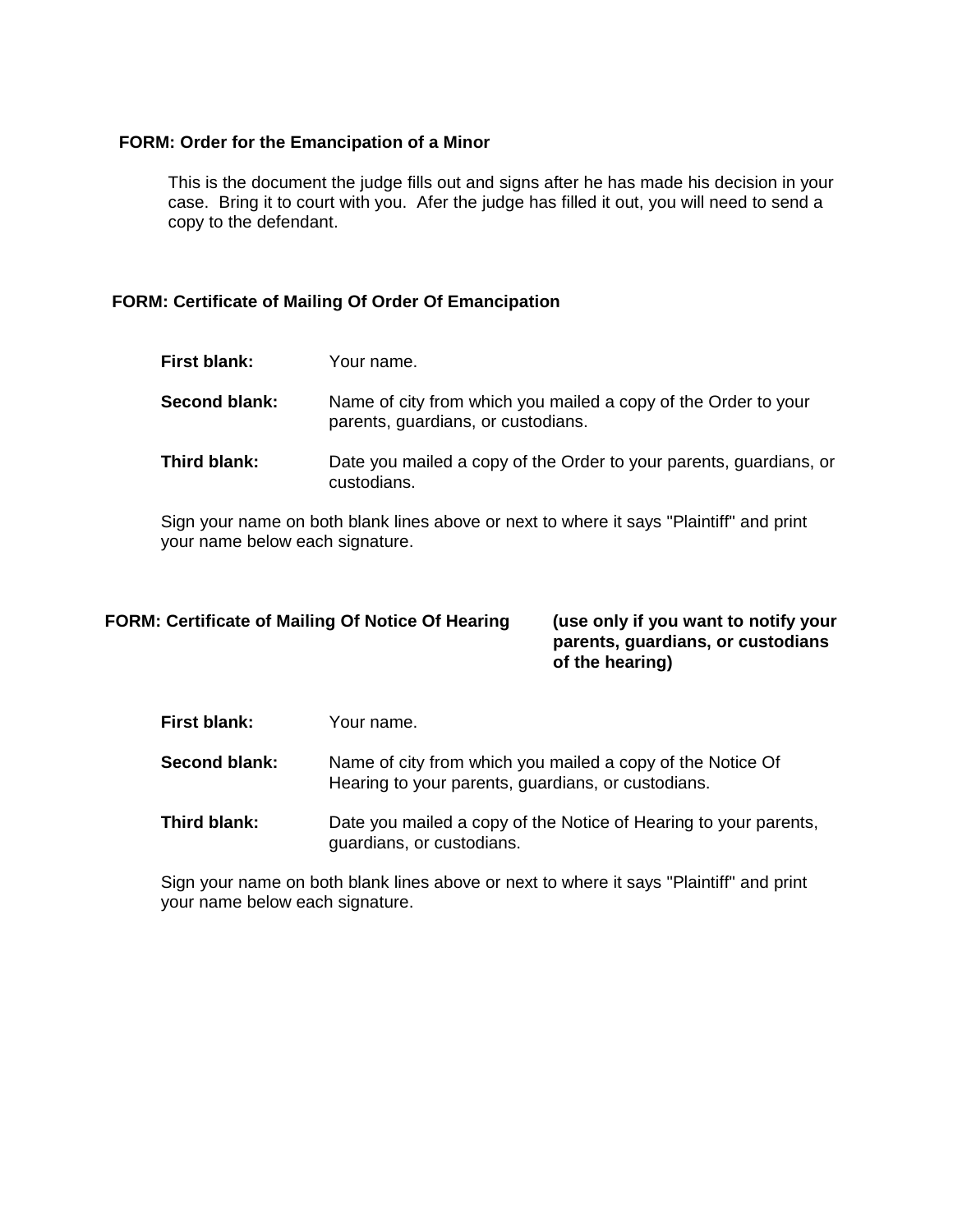| IN THE CIRCUIT COURT OF THE ___________ JUDICIAL CIRCUIT                                                                                                                                                      |                                                                                                             |
|---------------------------------------------------------------------------------------------------------------------------------------------------------------------------------------------------------------|-------------------------------------------------------------------------------------------------------------|
|                                                                                                                                                                                                               |                                                                                                             |
| <u> 1989 - Johann Barbara, martxa alemaniar a</u><br>Plaintiff,<br>VS.                                                                                                                                        | _____Application granted<br>_____Application denied<br>No. $\frac{1}{\sqrt{1-\frac{1}{2}}\cdot\frac{1}{2}}$ |
| Defendant.                                                                                                                                                                                                    | <b>JUDGE</b>                                                                                                |
|                                                                                                                                                                                                               | <b>APPLICATION TO SUE AS A POOR PERSON</b>                                                                  |
|                                                                                                                                                                                                               |                                                                                                             |
|                                                                                                                                                                                                               |                                                                                                             |
| 2. My occupation, source of income, amount of public benefits is _______________                                                                                                                              | <u> 1989 - Johann Stoff, amerikansk politiker (d. 1989)</u>                                                 |
| 3. My other sources of income or support are _________________________________.                                                                                                                               |                                                                                                             |
| 4. My income for the preceding year was approximately _________________________.                                                                                                                              |                                                                                                             |
| 5. The sources and amounts of income I expect to receive in the future are:                                                                                                                                   |                                                                                                             |
| 6. Person(s) who are dependent on me for support are: __________________________                                                                                                                              |                                                                                                             |
| <u> 1989 - Johann Stoff, deutscher Stoff, der Stoff, der Stoff, der Stoff, der Stoff, der Stoff, der Stoff, der S</u><br>7. I own no real estate. The total value of all my personal property does not exceed |                                                                                                             |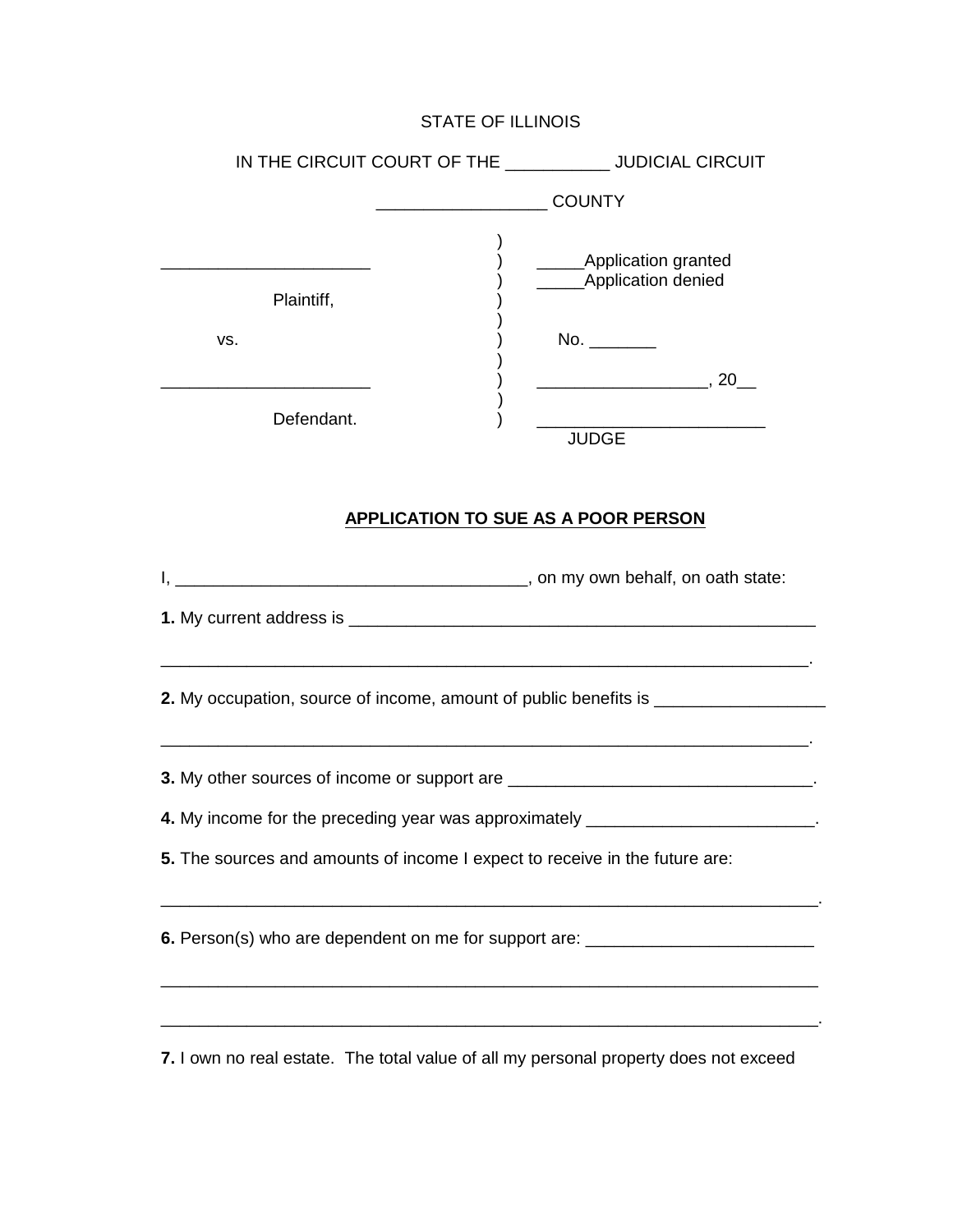\$\_\_\_\_\_\_\_\_\_\_\_ in value and consists of clothing and furniture, and other household

items, including a 20\_\_\_\_, \_\_\_\_\_\_\_\_\_\_\_\_\_ motor vehicle, valued at \$\_\_\_\_\_\_\_\_\_\_\_\_\_.

 **8.** I filed no applications for leave to sue or defend as a poor person during the preceding year, and none were filed on my behalf.

 **9.** I am unable to pay the costs of commencing and prosecuting this action.

**10.** I have a meritorious claim.

**WHEREFORE**, Applicant prays the Court to permit her/him to commence and prosecute this action as a poor person under 735 ILCS 5/5-105 of the Code of Civil Procedure.

Plaintiff

\_\_\_\_\_\_\_\_\_\_\_\_\_\_\_\_\_\_\_\_\_\_\_\_\_\_\_\_\_\_\_\_\_\_\_

Under penalties as provided by law pursuant to Section 5/1-109 of the Code of Civil Procedure, the undersigned certifies that the statements set forth in this instrument are true and correct, except as to matters therein stated to be on information and belief and as to such matters the undersigned certifies as aforesaid that he/she verily believes the same to be true.

> \_\_\_\_\_\_\_\_\_\_\_\_\_\_\_\_\_\_\_\_\_\_\_\_\_\_\_\_\_\_\_\_\_\_\_ Plaintiff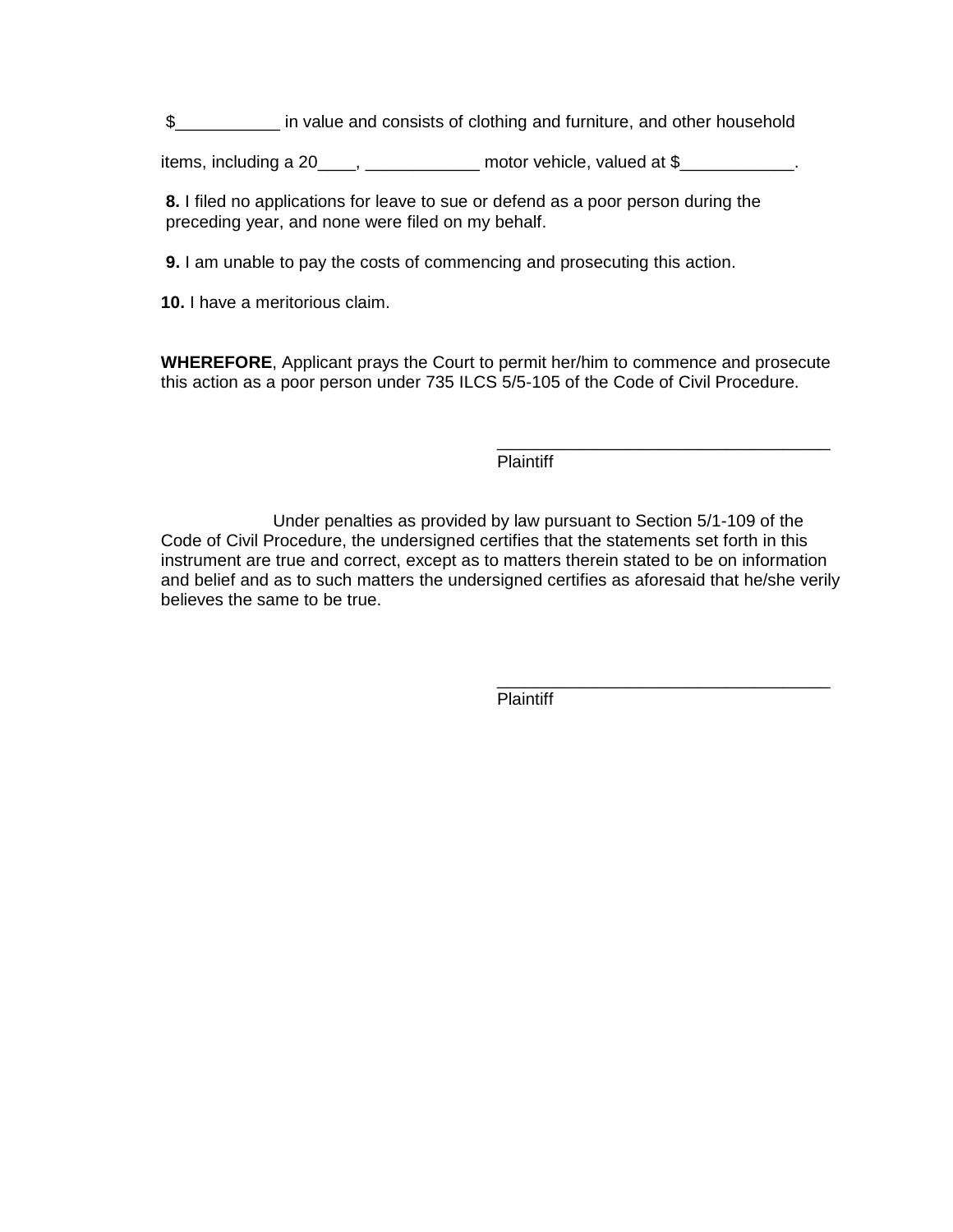|    |                                                           | <b>STATE OF ILLINOIS</b><br>IN THE CIRCUIT COURT OF THE ______________ JUDICIAL CIRCUIT<br><b>COUNTY</b>                                                             |
|----|-----------------------------------------------------------|----------------------------------------------------------------------------------------------------------------------------------------------------------------------|
|    | <b>Plaintiff/Petitioner</b><br>v.<br>Defendant/Respondent |                                                                                                                                                                      |
|    |                                                           | PETITION FOR EMANCIPATION OF A MINOR                                                                                                                                 |
| 1. |                                                           |                                                                                                                                                                      |
| 2. | Illinois.                                                 | I hereby state that I: (mark one) _____ am a resident of Illinois; ____ own real<br>estate in Illinois; or _____ have an interest or am a party in a case pending in |
| 3. | I seek to obtain: (Check one)                             |                                                                                                                                                                      |
|    | ___partial                                                |                                                                                                                                                                      |
|    | ___complete                                               |                                                                                                                                                                      |
|    | emancipation for the following reasons:                   |                                                                                                                                                                      |
|    |                                                           |                                                                                                                                                                      |
|    |                                                           |                                                                                                                                                                      |
| 4. |                                                           | The name and address of my parents (if living), guardians, or custodians is:                                                                                         |
|    |                                                           |                                                                                                                                                                      |
| 5. |                                                           | I am a mature minor and I have demonstrated the ability and capacity to manage                                                                                       |

my own affairs.

6. I have lived (Check one)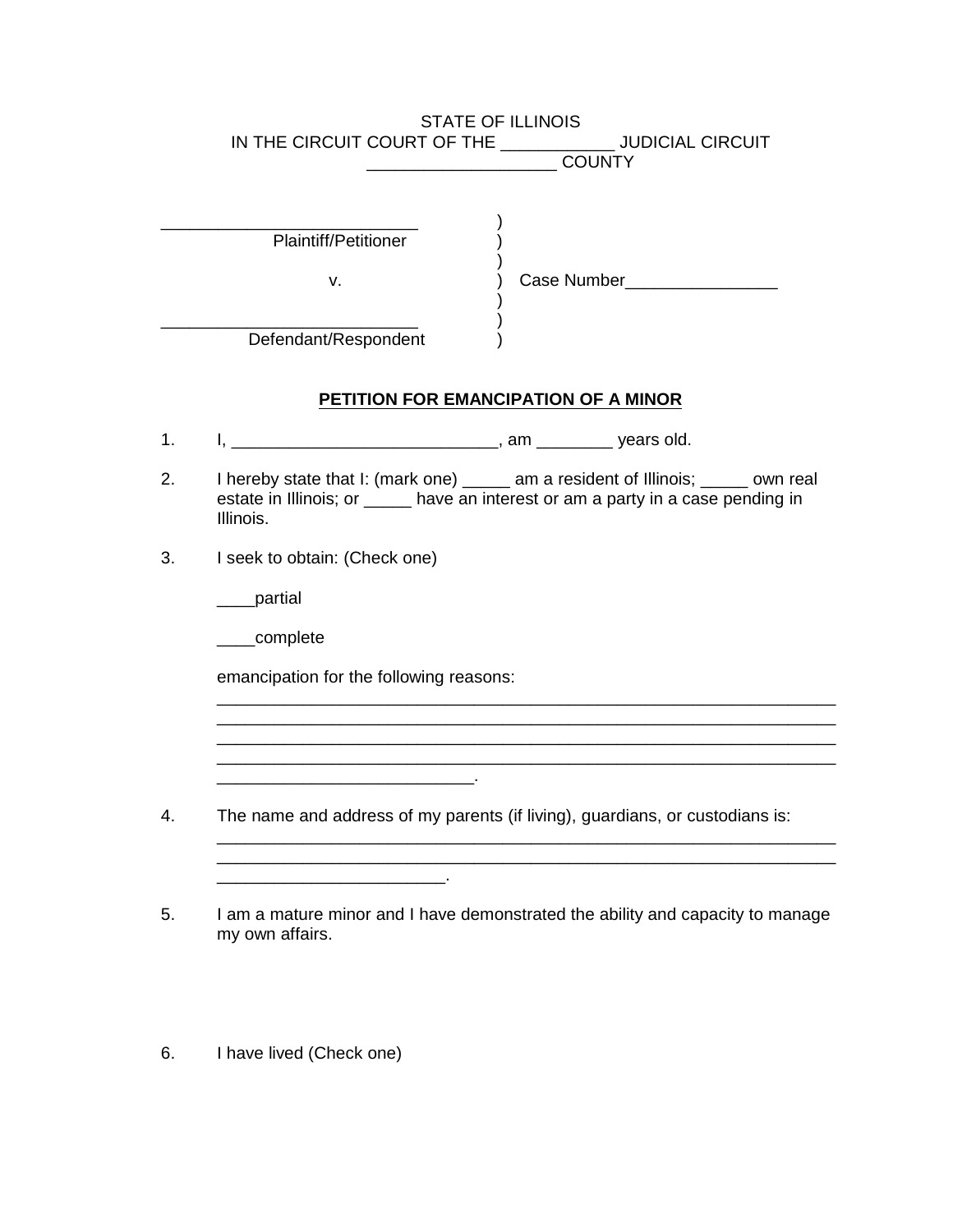$\sqrt{2}$  wholly

\_\_\_\_\_partially

independent of my parents, guardians, or custodians for \_\_\_\_\_\_\_\_\_\_\_\_\_\_\_\_\_\_\_\_\_\_\_\_ \_\_\_\_\_years \_\_\_\_months \_\_\_\_\_days (check one)

7. I hereby request the court to grant me \_\_\_\_partially \_\_\_\_completely (check one) emancipated from my parents, guardians, or custodians.

> \_\_\_\_\_\_\_\_\_\_\_\_\_\_\_\_\_\_\_\_\_\_\_\_\_\_\_\_\_\_\_\_ Plaintiff/Petitioner

Under penalties as provided by law pursuant to Section 5/1-109 of the Code of Civil Procedure, the undersigned certifies that the statements set forth in this instrument are true and correct, except as to matters therein stated to be on information and belief and as to such matters the undersigned certifies as aforesaid that she/he verily believes the same to be true.

Plaintiff/Petitioner

\_\_\_\_\_\_\_\_\_\_\_\_\_\_\_\_\_\_\_\_\_\_\_\_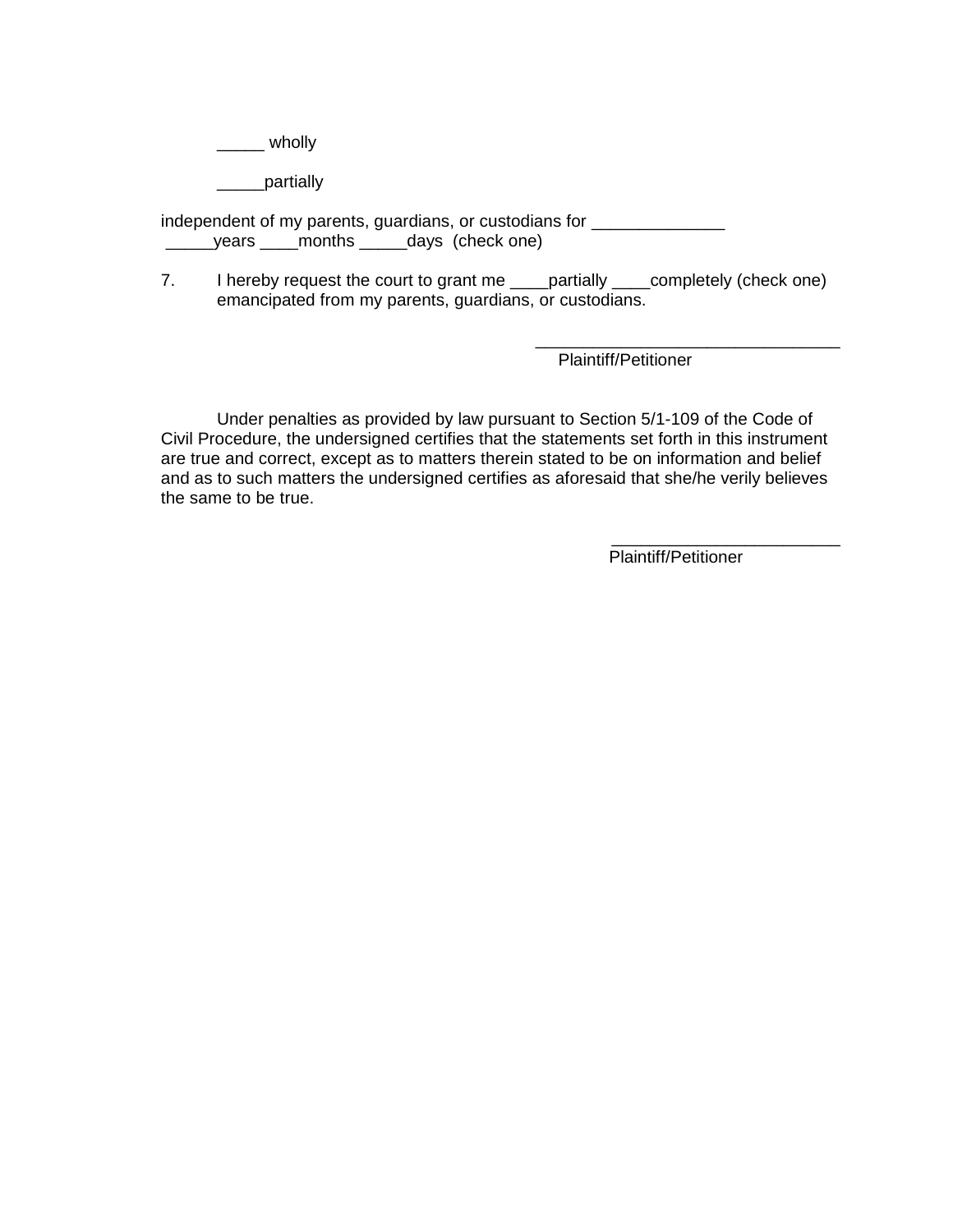|                      | <b>STATE OF ILLINOIS</b>                                                |
|----------------------|-------------------------------------------------------------------------|
|                      | IN THE CIRCUIT COURT OF THE _____________ JUDICIAL CIRCUIT              |
|                      | COUNTY                                                                  |
|                      |                                                                         |
|                      |                                                                         |
|                      |                                                                         |
| Plaintiff/Petitioner |                                                                         |
|                      |                                                                         |
| V.                   |                                                                         |
|                      |                                                                         |
|                      |                                                                         |
| Defendant/Respondent |                                                                         |
|                      |                                                                         |
|                      | <b>NOTICE OF HEARING</b>                                                |
|                      |                                                                         |
|                      |                                                                         |
|                      |                                                                         |
|                      |                                                                         |
|                      |                                                                         |
|                      | YOU ARE HEREBY NOTIFIED that a hearing on the Petition for Emancipation |
|                      |                                                                         |
|                      |                                                                         |
| you wish.            |                                                                         |

\_\_\_\_\_\_\_\_\_\_\_\_\_ Plaintiff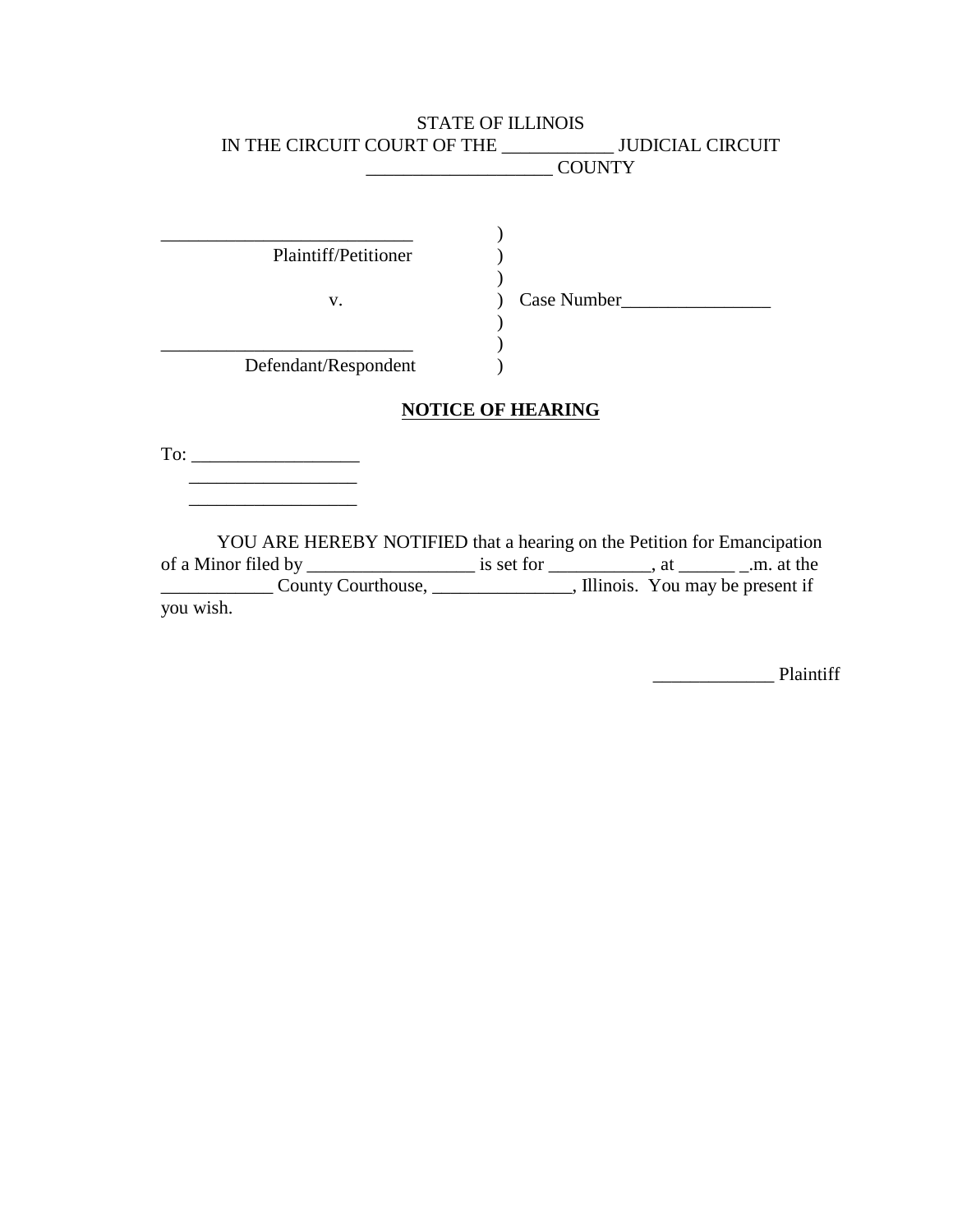|                    | IN THE CIRCUIT COURT OF THE _____________ JUDICIAL CIRCUIT |
|--------------------|------------------------------------------------------------|
|                    | <b>COUNTY</b>                                              |
| Petitioner,<br>VS. |                                                            |
| Respondent.        |                                                            |

# **ORDER ON THE PETITION FOR EMANCIPATION**

The Court, having considered the Petition for Emancipation of a Minor filed herein by the Petitioner, heard the evidence, and being otherwise fully advised in the matter, finds as follows:

# **IT IS HEREBY ORDERED THAT** (check one):

|                                           | from his/her parents, guardians, or custodians as of ____________________________                                     |
|-------------------------------------------|-----------------------------------------------------------------------------------------------------------------------|
| 20 .                                      |                                                                                                                       |
|                                           |                                                                                                                       |
|                                           | from his/her parents, guardians, or custodians as of _____________________,                                           |
|                                           | 20_____. The subsequent restrictions, limitations, and provisions are placed                                          |
| on this order for partial emancipation as |                                                                                                                       |
|                                           |                                                                                                                       |
|                                           | <u> 1989 - John Harry Harry Harry Harry Harry Harry Harry Harry Harry Harry Harry Harry Harry Harry Harry Harry H</u> |
|                                           |                                                                                                                       |
|                                           | ,我们也不能在这里的,我们也不能在这里的时候,我们也不能在这里的时候,我们也不能会不能在这里的时候,我们也不能会不能会不能会不能会不能会不能会不能会不能会不能会                                      |
|                                           | ,我们也不能在这里的时候,我们也不能在这里的时候,我们也不能在这里的时候,我们也不能会在这里的时候,我们也不能会在这里的时候,我们也不能会在这里的时候,我们也不能                                     |
|                                           |                                                                                                                       |
|                                           |                                                                                                                       |
|                                           |                                                                                                                       |
|                                           |                                                                                                                       |
|                                           | Petitioner, petition for emancipation is                                                                              |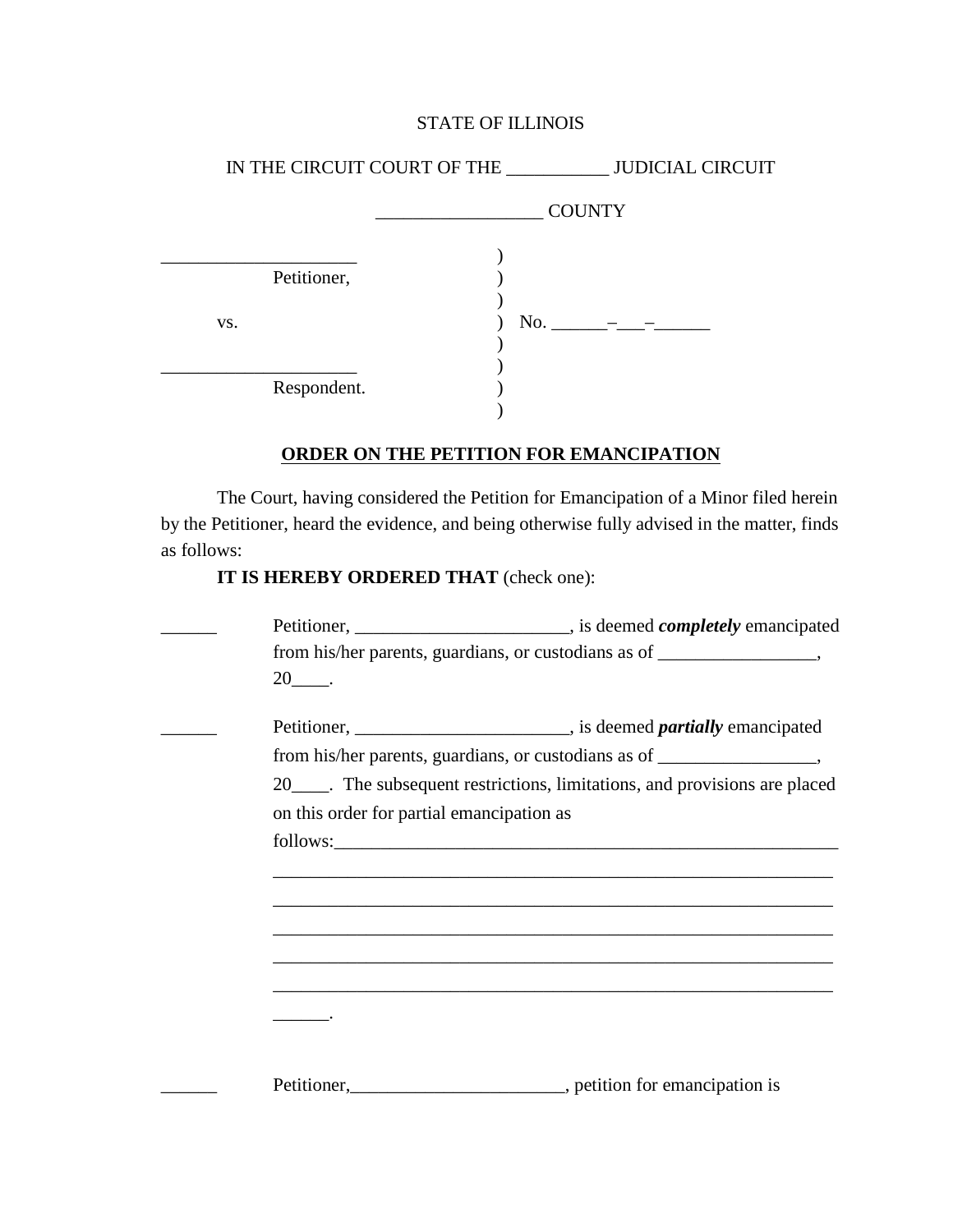denied.

Judge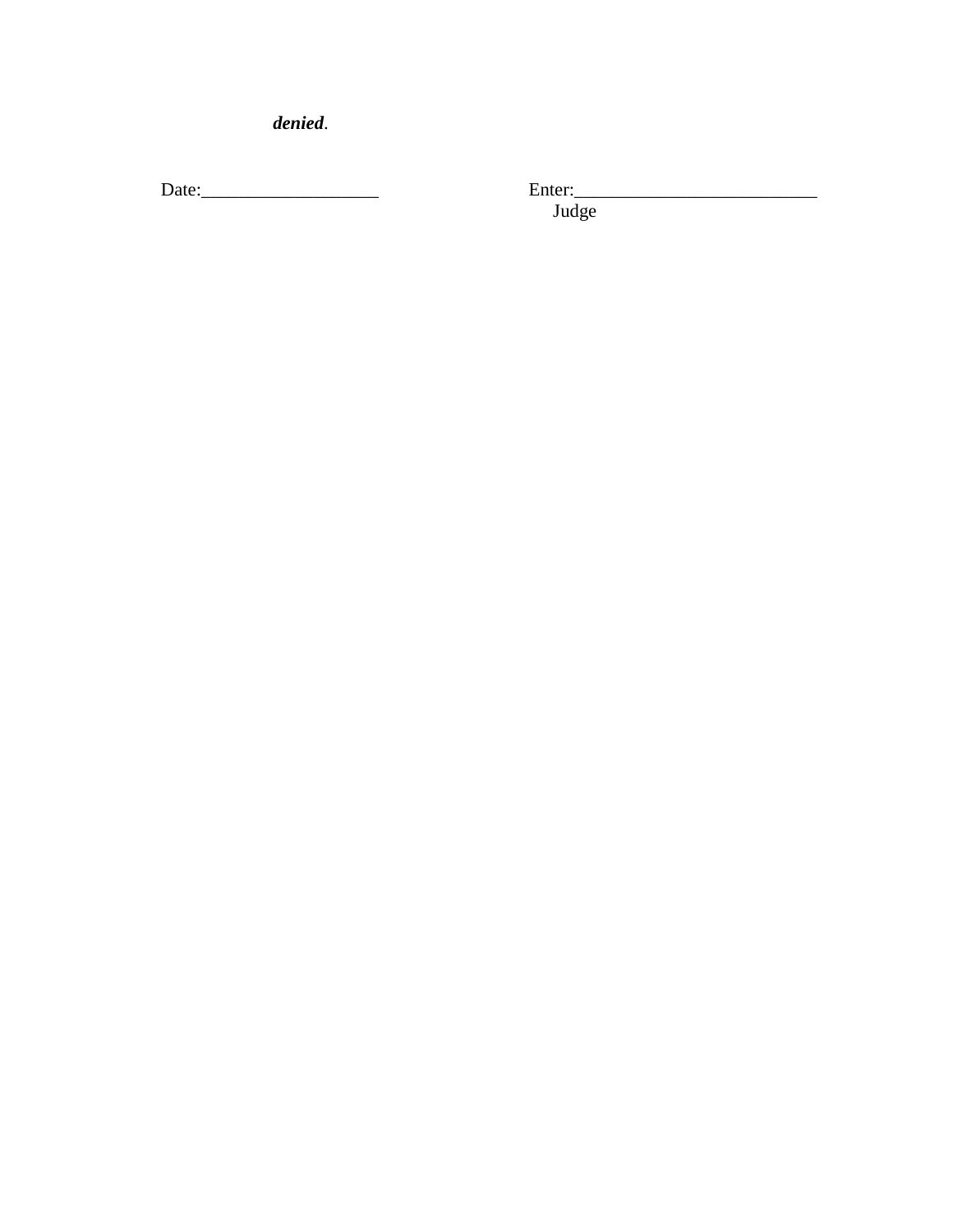IN THE CIRCUIT COURT OF THE \_\_\_\_\_\_\_\_\_\_\_ JUDICIAL CIRCUIT \_\_\_\_\_\_\_\_\_\_\_\_\_\_\_\_ COUNTY )  $\qquad \qquad$  )  $\left\{ \right\}$ Plaintiff, ) )<br>) and  $)$  No.  $-$ ) \_\_\_\_\_\_\_\_\_\_\_\_\_\_\_\_\_\_\_\_\_\_, ) ) Defendant.

#### **ENTRY OF APPEARANCE WAIVER AND CONSENT**

I, \_\_\_\_\_\_\_\_\_\_\_\_\_\_\_\_\_\_\_\_\_\_\_, hereby enter my appearance in the above-entitled cause as Defendant therein, and expressly waive the necessity of process of summons and consent that the same proceedings may be had therein, as fully and with the same force and effect as though I had been duly and regularly served with process of summons therein in the State of Illinois, at least 30 days prior to any return day designated by Plaintiff herein or as provided by law.

SIGNATURE:

Dated \_\_\_\_\_\_\_\_\_\_\_\_\_\_\_\_\_\_\_\_\_\_\_, 20\_\_\_.

\_\_\_\_\_\_\_\_\_\_\_\_\_\_\_\_\_\_\_\_\_\_\_\_\_\_\_\_\_\_\_\_\_\_\_

STATE OF \_\_\_\_\_\_\_\_\_\_\_\_\_\_\_\_)

 $\overline{a}$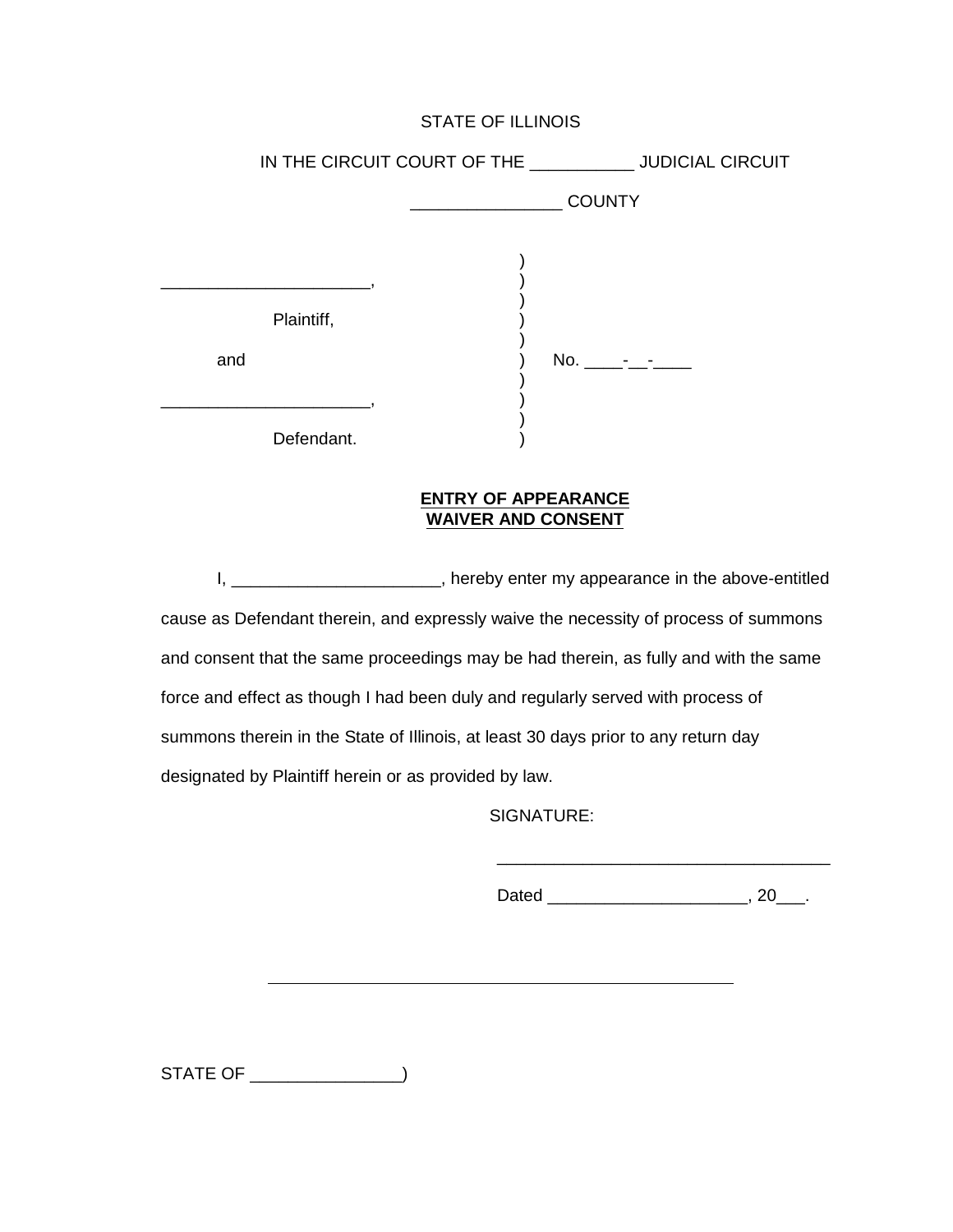$\overline{\phantom{a}}$ County of \_\_\_\_\_\_\_\_\_\_\_\_\_\_\_\_\_)

I, \_\_\_\_\_\_\_\_\_\_\_\_\_\_\_\_\_\_\_\_\_\_\_\_\_, a Notary Public in and for said County and State, do hereby certify that \_\_\_\_\_\_\_\_\_\_\_\_\_\_\_\_\_\_\_\_\_\_\_\_\_\_\_\_\_\_\_\_\_\_\_\_\_, personally known to me to be the same person whose name is subscribed to the foregoing waiver of summons, appeared before me this day in person, and acknowledged that he signed said appearance as his free and voluntary act, for the purpose therein set forth.

Given under my hand and Notarial Seal, \_\_\_\_\_\_\_\_\_\_\_\_\_, 20\_\_\_.

\_\_\_\_\_\_\_\_\_\_\_\_\_\_\_\_\_\_\_\_\_\_\_\_\_\_\_\_\_\_\_\_\_\_ NOTARY PUBLIC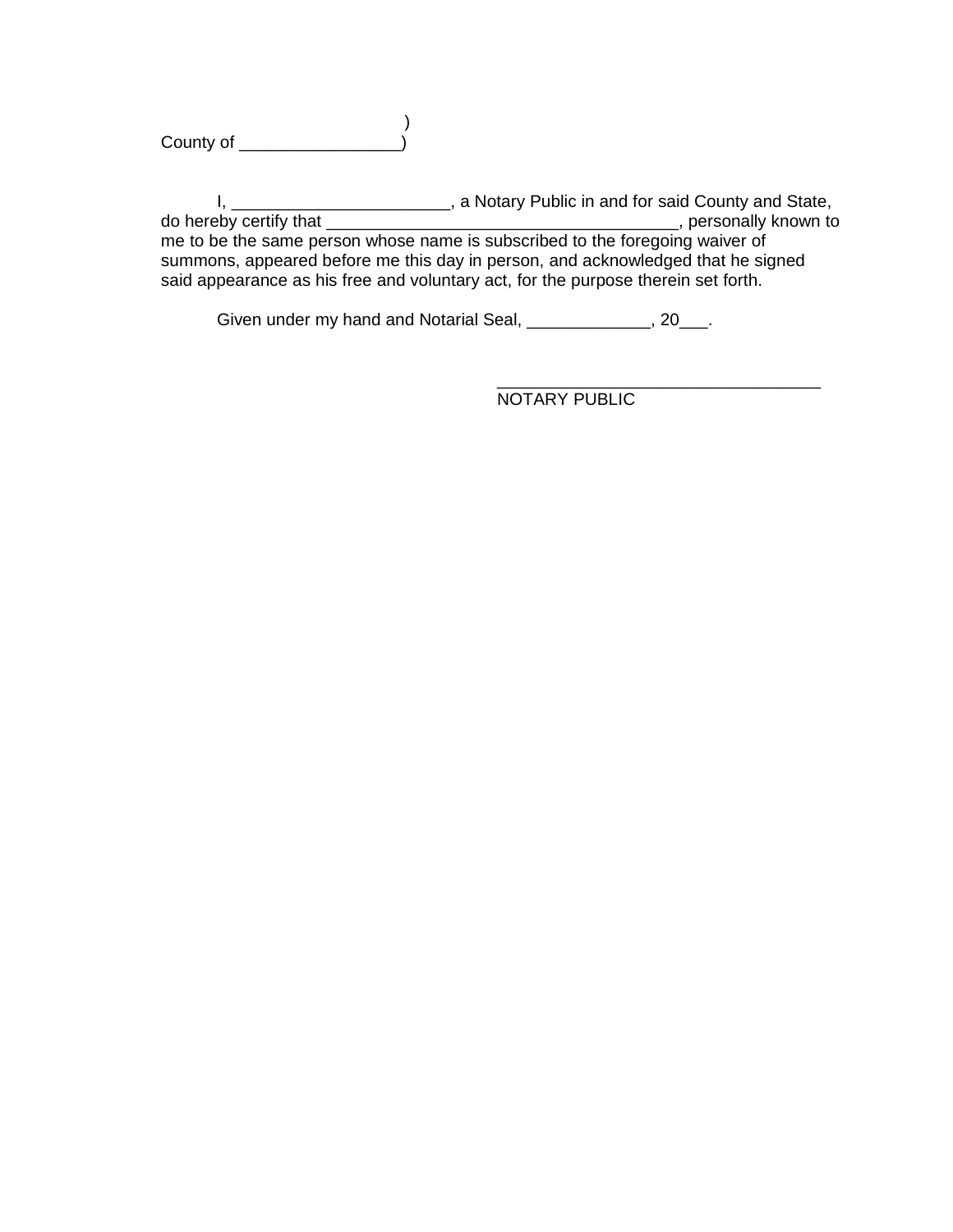|     | IN THE CIRCUIT COURT OF THE _______________ JUDICIAL CIRCUIT |  |               |
|-----|--------------------------------------------------------------|--|---------------|
|     |                                                              |  | <b>COUNTY</b> |
|     |                                                              |  |               |
|     |                                                              |  |               |
|     | Plaintiff,                                                   |  |               |
| VS. |                                                              |  |               |
|     |                                                              |  |               |
|     | Defendant.                                                   |  |               |

# **CERTIFICATE OF MAILING OF NOTICE OF HEARING**

I, \_\_\_\_\_\_\_\_\_\_\_\_\_\_\_\_\_\_\_\_\_\_\_\_, hereby certify that I mailed a copy of the

Notice of Hearing to the Defendant at his/her last known address by depositing

the same in the United States mail at \_\_\_\_\_\_\_\_\_\_\_\_\_\_\_\_\_\_\_\_\_\_\_, Illinois,

postage fully prepaid on \_\_\_\_\_\_\_\_\_\_\_\_\_\_\_\_\_, 20\_\_\_\_.

Plaintiff

\_\_\_\_\_\_\_\_\_\_\_\_\_\_\_\_\_\_\_\_\_\_,

Under penalties as provided by law pursuant to Section 5/1- 109 of the Code of Civil Procedure, the undersigned certifies that the statements set forth in this instrument are true and correct, except as to matters therein stated to be on information and belief and as to such matters the undersigned certifies as aforesaid that she/he verily believes the same to be true.

> \_\_\_\_\_\_\_\_\_\_\_\_\_\_\_\_\_\_\_\_\_\_, Plaintiff